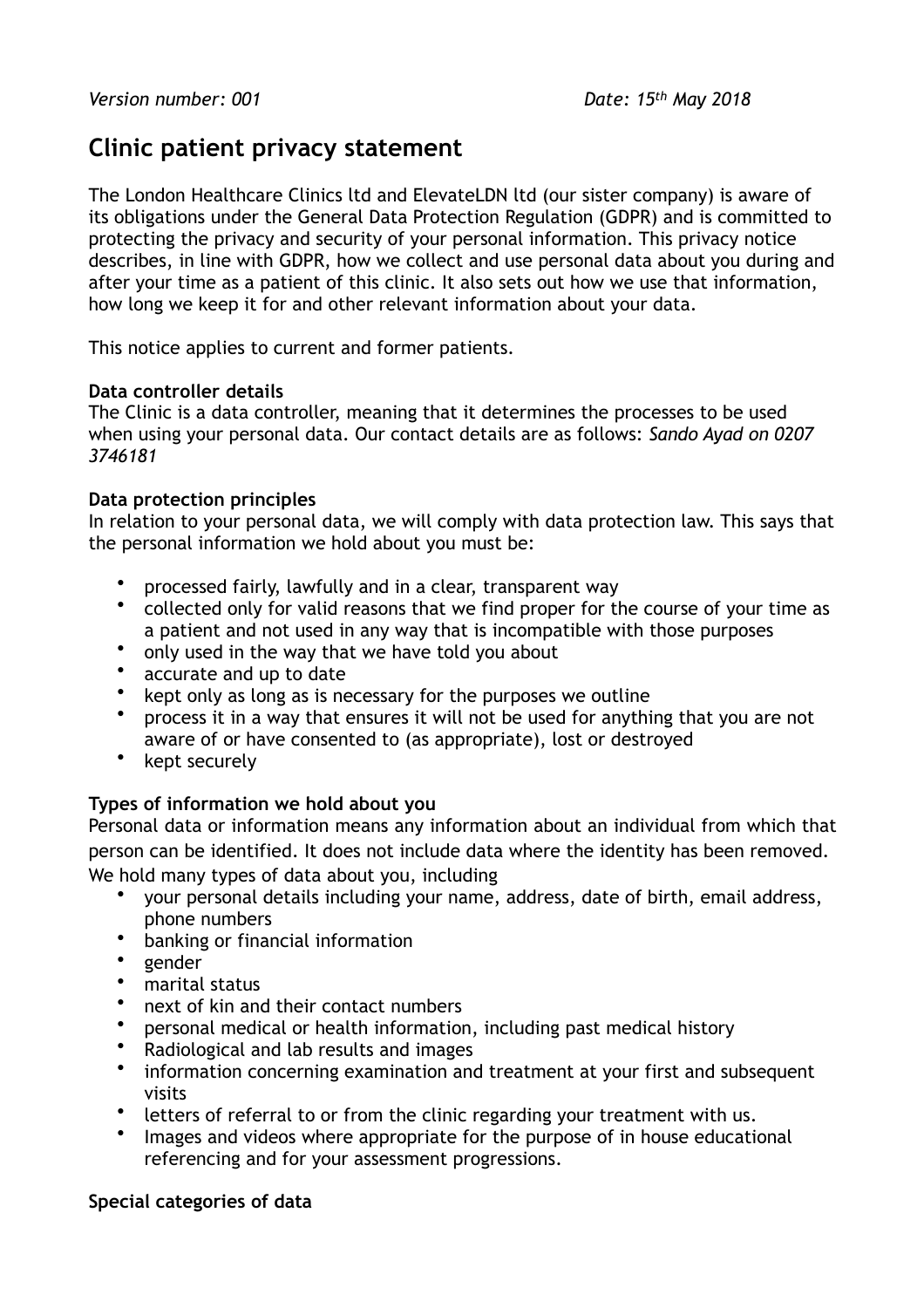There are "special categories" of more sensitive personal data which require a higher level of protection, such as information about a person's health or sexual orientation.

- Health<br>• Ossupe
- Occupation<br>• sex life
- sex life
- sexual orientation<br>• race
- race<br>•  $a$ <sub>rhn</sub>
- ethnic origin<br>• Disabilities
- Disabilities<br>• religion
- religion
- genetic and biometric data

We will use your special category data:

- to ensure the care you receive at the clinic is appropriate to your condition
- to determine reasonable adjustments that should be made for access to the clinic or to treatment

We must process special categories of data in accordance with more stringent guidelines. We will process special categories of data when the following applies:

- you have given explicit consent to the processing (on our consent form)
- we must process the data in order to carry out our legal obligations<br>• we must process data for reasons of substantial public interest
- we must process data for reasons of substantial public interest

Less commonly, we may process this type of information where it is needed in relation to legal claims or where it is needed to protect your interests (or someone else's interests) and you are not capable of giving your consent, or where you have already made the information public.

As with all cases of seeking consent from you, you will have full control over your decision to give or withhold consent and there will be no consequences where consent is withheld. Consent, once given, may be withdrawn at any time. There will be no consequences where consent is withdrawn.

## **How we collect your data**

We collect data about you in a variety of ways and this will usually start when you make an enquiry to the clinic and continue when you attend your first and subsequent appointments. At this clinic, we keep paper and electronic records. Information we write down on paper may be transferred to our electronic system. We may receive information about you from your GP or other health care provider regarding your referral or, with your permission, additional information that will help us continue with your treatment. We may also hold the results of tests that you have undertaken and that are relevant to your treatment with the clinic.

Personal data is kept in the clinic in a secured cabinet, and on a secured computer system. We are compliant with the PCI security measures to ensure merchant card payments are safe and secure. We operate a 24hr CCTV surveilance in appropriate places around the clinic and Gym. The clinic is situated in a secure 24hr office building with security guards and CCTV off premise to ensure the safety of theft along with a secured office premise entry door.

## **Why we process your data (How we will use information about you)**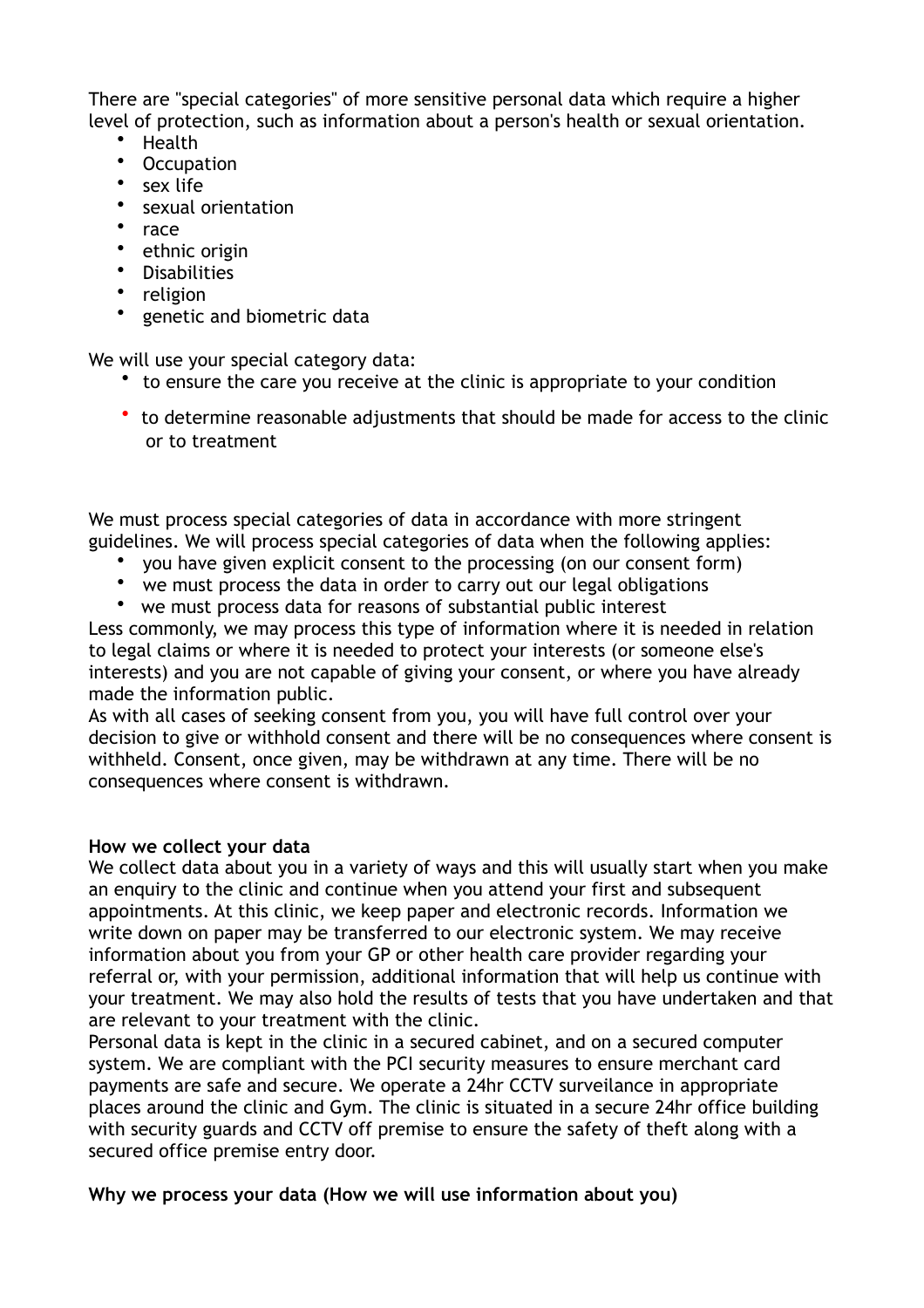The law on data protection allows us to process your data for certain reasons only, these are classified as legitimate interests. Most commonly, we will use your personal information in the following circumstances:

- in order for us to carry out our contract with you (your requesting treatment and our agreement to provide it constitutes a contract) which will include confirming appointments, informing you of changes to appointments or clinic arrangements, changes to facilities or services at the clinic.
- in order to provide you with the best possible treatment by recording health and treatment information which would be in your best interest.
- in order to carry out legally required duties such as those required by me by my government appointed regulator
- where it is necessary for our legitimate interests and your interests and fundamental rights do not override those interests
- to inform you of changes to our services, introducing new services provided, alternate operating times and for updates to any clinic changes that may benefit or hinder your health
- to remind you of your appointments at time of booking and at least 24hrs before your appointments.

We may use your personal information in these rare situations:

- where we need to protect your or someone else's interests
- where it is needed in the public interest or for official purposes

# **Situations in which we will use your personal information**

We need all the categories of information to primarily allow us to perform our contract of treatment with you and to enable us to comply with legal obligations.

# **If you do not provide your data to us**

One of the reasons for processing your data is to allow us to carry out our duties in line with your contract of care with us. If you do not provide us with the data needed to do this, we will be unable to perform that care to ensure your best interests are being maintained. We may also be prevented from continuing with your treatment with us due to our legal obligations.

# **Change of purpose**

We will only use your personal information for the purposes for which we collected it unless we reasonably consider that we need to use it for another reason and that reason is compatible with the original purpose. If we need to use your personal information for an unrelated purpose, we will notify you and we will explain the legal basis which allows us to do so.

Please note that we may process your personal information without your knowledge or consent, in compliance with the above rules, where this is required or permitted by law.

# **Automated decision making**

No decision will be made about you solely on the basis of automated decision making (where a decision is taken about you using an electronic system without human involvement) which has a significant impact on you.

# **Sharing your data**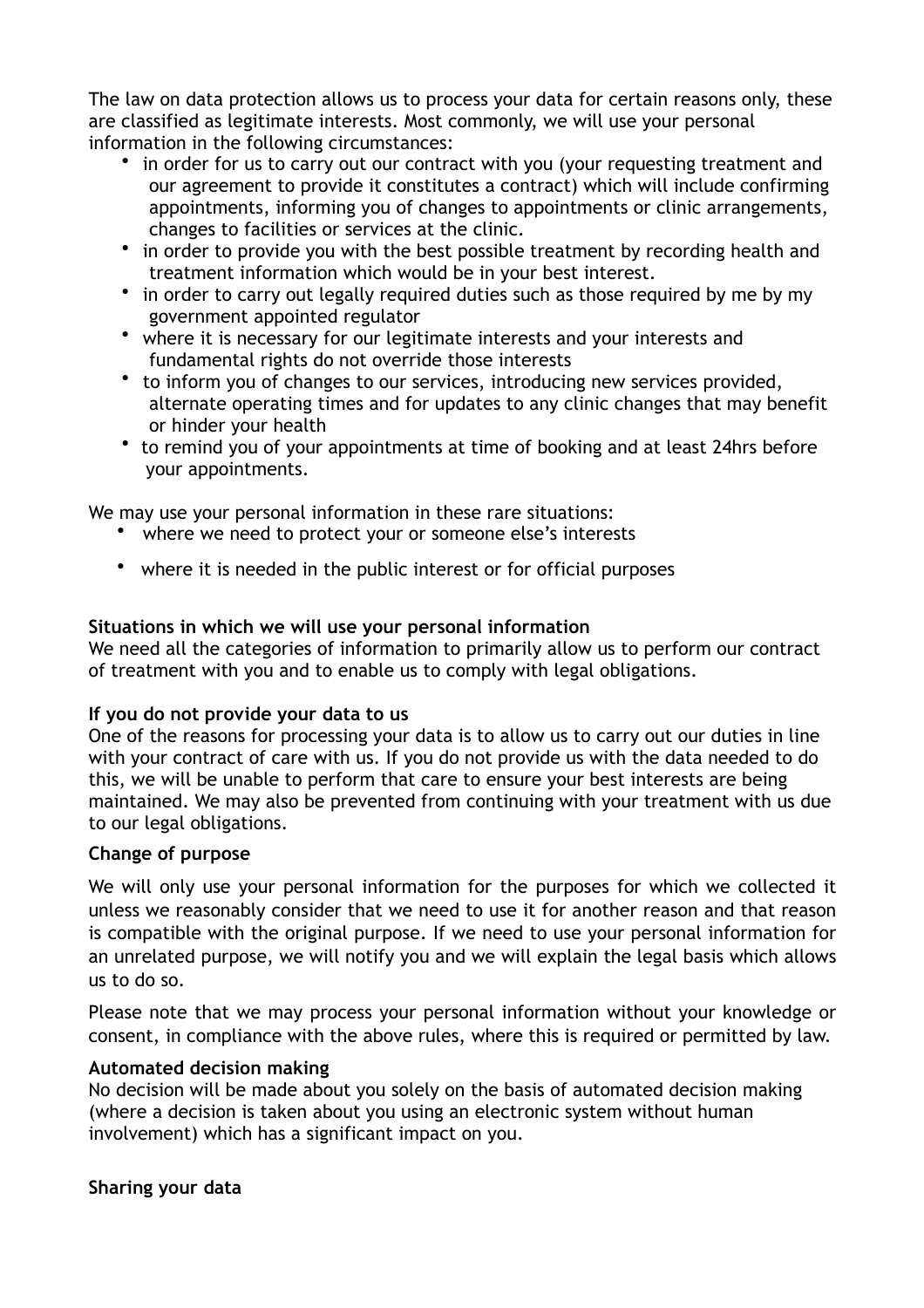Your data will be shared with colleagues within the Clinic but only where it is necessary for them to undertake their duties. This includes, for example, other chiropractors working for, at or on behalf of the clinic, reception staff, on site personal trainers and any other practitioner on site. Medical notes are only available to the healthcare practitioners and reception staff*.*

We may share your data with third parties in order to facilitate a referral to another healthcare practitioner, investigation or to keep your GP informed about your progress with treatment. We may from time to time consult with your coach or personal trainer in regards to your sporting activities to facilitate your care. On rare occasions we may also require a third party locum or self employed practitioner to process your data.

We may also share your data with third parties as part of a Clinic sale or restructure, or for other reasons to comply with a legal obligation upon us. We would always keep you informed of these situations.

## **Transferring information outside the EU**

We may share your data with bodies outside of the European Economic Area should the need arise. It is likely that this situation would be to share information regarding your treatment or ongoing care with healthcare practitioners in these countries in accordance with your wishes. However, we would not transfer your data unless we were assured that the country in question had data security and protection laws of equivalence to those of the UK and the European Economic Area. We have put the following measures in place to ensure that your data is transferred securely and that the bodies who receive the data that process it in a way required by EU and UK data protection laws: We will consult on legal advice from professional bodies, associated legal aid the regulatory bodies in question as to the Data protection laws of the countries in question*.*

## **Data Security - Protecting your data**

We have put in place measures to protect the security of your information against accidental loss or disclosure, alteration, unauthorised access, destruction or abuse. We have implemented processes to guard against such. In addition, we limit access to your personal information to those employees, agents, contractors and other third parties who have a business need to know. They will only process your personal information on our instructions and they are subject to a duty of confidentiality. We impliment the following measures to ensure the safe keeping of your data: data encryption, firewalls, up to date security software, data backups, password security protocols, locked filing cabinets for paper files, windows secured, 24hr CCTV surveillance, 24hr security guard in the office block.

Where we share your data with third parties, we provide written instructions to them to ensure that your data are held securely and in line with GDPR requirements. Third parties must implement appropriate technical and organisational measures to ensure the security of your data.

## **How long we keep your data for**

In line with data protection principles, we only keep your data for as long as we need it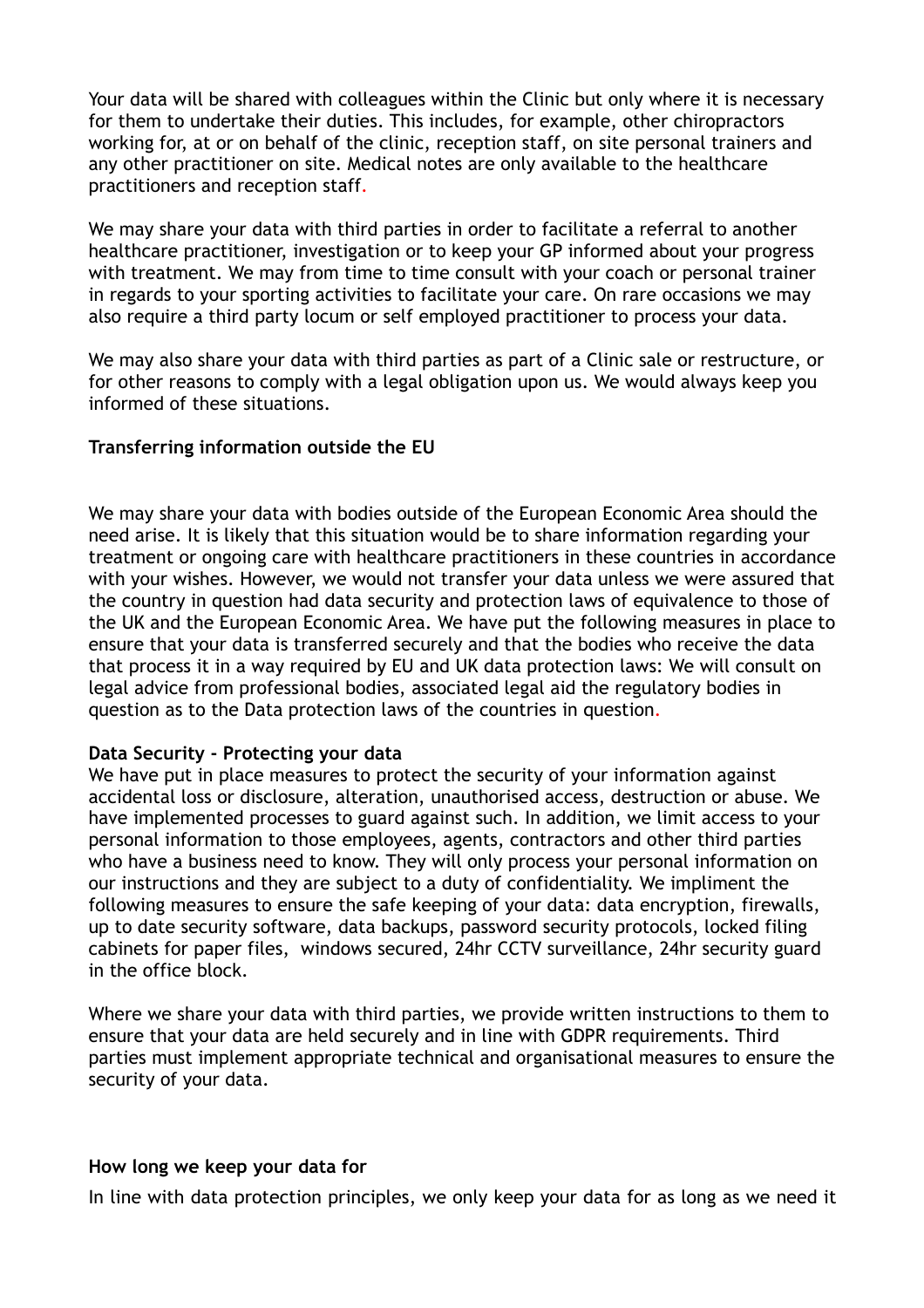for, which will be at least for the duration of your being a patient with us and we are legally required, by the Chiropractic regulator, to keep this data for eight years after your time as a patient has ended. To determine that any appropriate retention period for personal data beyond eight years we consider the amount, nature, and sensitivity of the personal data, the potential risk of harm from unauthorised use or disclosure of your personal data, the purposes for which we process your personal data and whether we can achieve those purposes through other means and the applicable legal requirements.

Once we no longer have a lawful use for retaining your information, we will dispose of it in a secure manner than maintains data security.

In some circumstances we may anonymise your personal information so that it can no longer be associated with you, in which case we may use such information without further notice to you.

## **Your duty to inform us of changes**

It is important that the personal information we hold about you is accurate and current. Please keep us informed if your personal information changes during your time as a patient with us.

## **Your rights in relation to your data**

The law on data protection gives you certain rights in relation to the data we hold on you.

- the right of access. You have the right to access the data that we hold on you. To do so, you should make a subject access request. Find out how to do this from
- the right for any inaccuracies to be corrected. If any data that we hold about you is incomplete or inaccurate, you can require us to correct it.
- the right to be informed. This means that we must tell you how we use your data, and this is the purpose of this privacy notice. We also must inform you of any changes to how we use your data.
- the right to have information deleted. If you would like us to stop processing your data, you have the right to ask us to delete it from our systems where you believe there is no reason for us to continue processing it.
- the right to restrict the processing of the data. For example, if you believe the data we hold is incorrect, we will stop processing the data (whilst still holding it) until we have ensured that the data is correct.
- the right to portability. You may request transfer the data that we hold on you for your own purposes.

If you want to access your data, review, verify or correct your data, request we erase your personal information, object to the processing of your personal data, or request that we transfer a copy of your personal information to another party, please contact the relevant in house practitioner or clinic manager in writing for the attention of the relevant individual.

## **Fees**

You will not have to pay a fee to access your personal information (or to exercise any of the other rights). However, we may charge a reasonable fee for a second or subsequent copy of information or if your request for access is clearly unfounded or excessive.